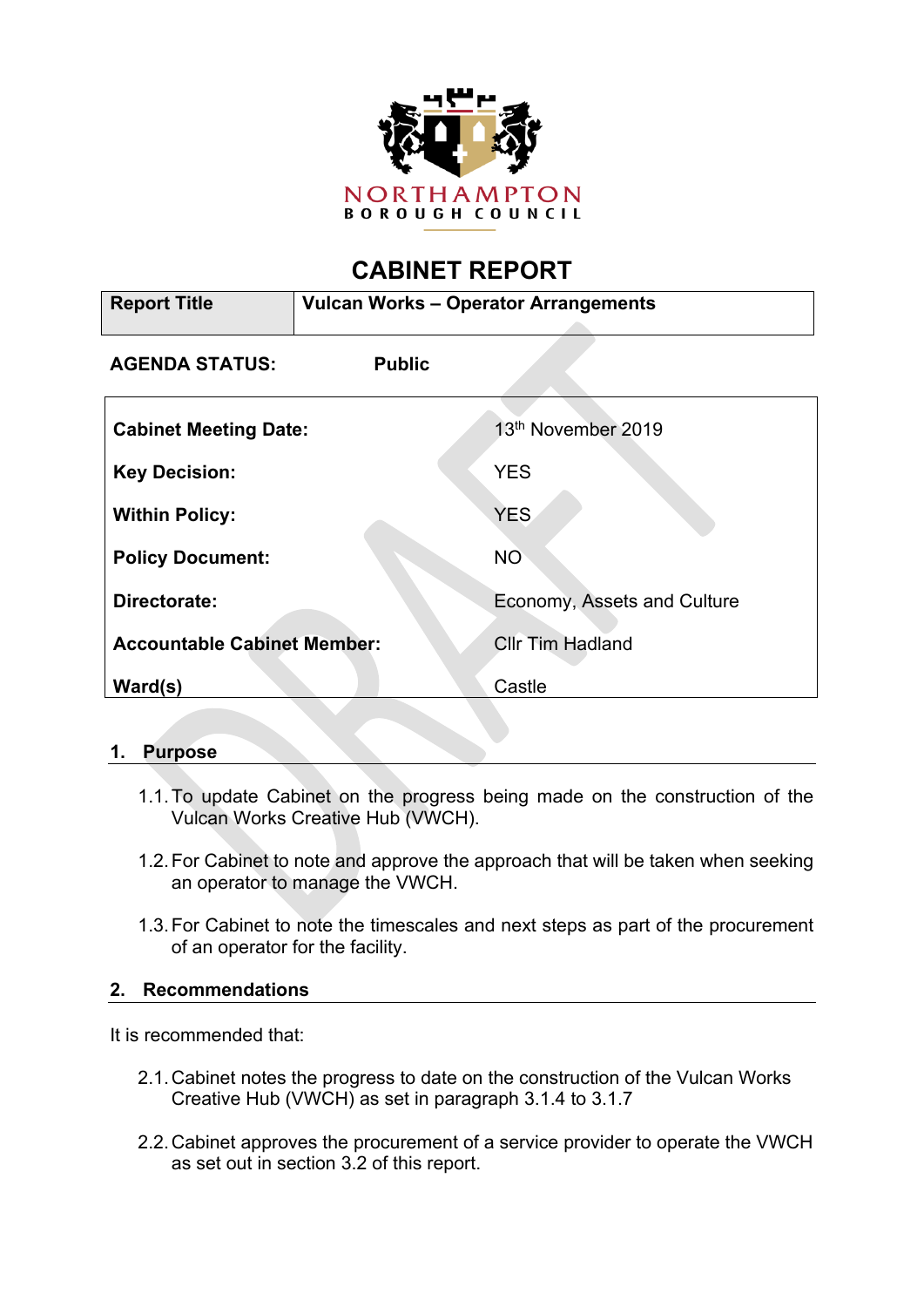2.3.Cabinet delegates authority to the Economic Growth and Regeneration Manager in consultation with the Borough Secretary, the Chief Finance officer and the Cabinet Member for Regeneration and Enterprise to appoint the successful operator following the OJEU compliant procurement process as set out in this report.

## **3. Issues and Choices**

## **3.1. Report Background**

- 3.1.1. In January 2019, Cabinet approved the delegated authority to the Head of Economy, Assets and Culture, in consultation with the Borough Secretary and the Cabinet Member for Regeneration to finalise the contract terms and to appoint the main construction contractor for the Vulcan Works.
- 3.1.2. Stepnell Ltd were appointed to undertake the works and commenced on site in March 2019.
- 3.1.3. The VWCH will comprise 59 lettable units, co-working space, café, breakout areas and meeting rooms. VWCH will give creative business a place where they can be based and collaborate.
- 3.1.4. The works are progressing well and in the last few months the demolition of buildings along Angel Street have been completed. The foundation works, substructure and steel work together with the installation of the stairways and the casting of floor slabs on this section of the site have also been undertaken.
- 3.1.5. Roof replacement, truss repairs/replacement and structural repairs are currently underway for the Guildhall Road buildings.
- 3.1.6. Fetter Street buildings have been recently stripped and works have commenced around the roof replacement works.
- 3.1.7. Ground Works on the St Johns Road site have nearly completed with steel works due to complete in the next month.
- 3.1.8. Works are due to complete in Winter 2020.
- 3.1.9. The Council commissioned an operating model options appraisal (Appendix A) in May 2019 to assess options for how the VWCH should be operated and recommend a preferred approach to Northampton Borough Council.
- 3.1.10. The appraisal set out to analyse nine operators against a range of market indicators in order to establish the most effective way the VWCH should be operated. The Council was also considered as a potential service provider as part of this process to assess its own suitability to operate the VWCH.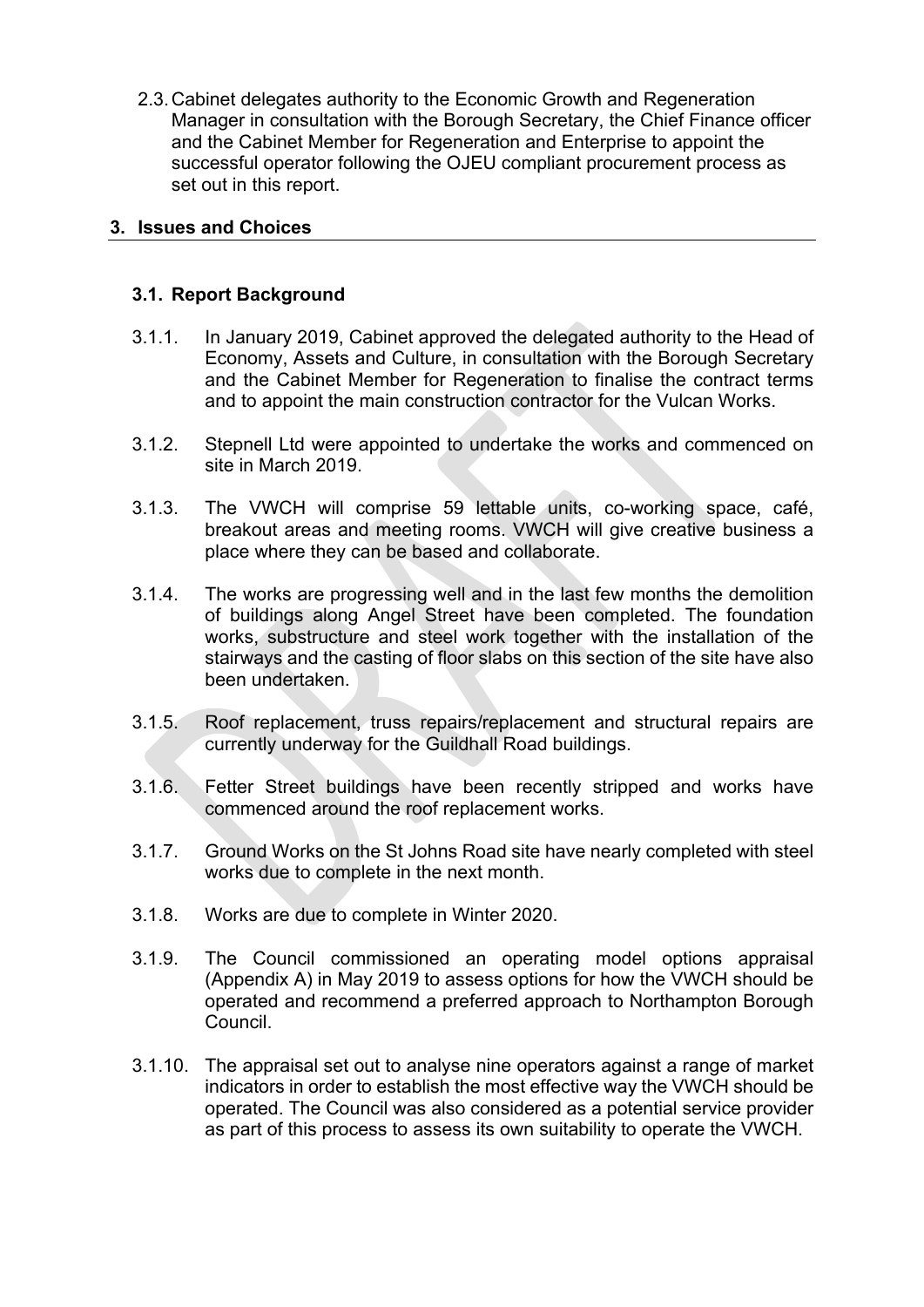- 3.1.11. The report concludes that for the VWCH to succeed there is a need to secure a high quality, experienced operator to drive the delivery of the VWCH.
- 3.1.12. A financial model has previously been produced to provide a detailed assessment of the VWCH operating figures. This model has been produced with assistance of a commercial agent to estimate occupancy levels and suitable rental levels for each unit.
- 3.1.13. A tender specification is being drafted with a view to publish an OJEU in January 2020 and appoint the successful service provider a suitable time ahead of the centre opening. This will enable the operator to have final input into the finishes within the buildings and allow them to commence marketing to potential end users.
- 3.1.14. The procurement process will have the following indicative programme:
	- Publish OJEU Tender January 2020
	- Tender Returns- February 2020
	- Tender clarifications, review and scoring- March 2020
	- Appoint Operator- April 2020
	- VWHC completion and hand over- December 2020
	- VWCH Mobilisation and Operation- January 2020

## **3.2. The Tender**

- 3.2.1. The Council is seeking a suitably skilled and experienced service provider that provides a managed workspace service, including marketing and premis management. The Service Provider will manage the entire complex of the VWCH with an option to extend their services to nominated satellite buildings should the need be required during the service providers contract period.
- 3.2.2. The Tender will be published in compliance with the Public Contract Regulations 2015; in a single stage open tender.
- 3.2.3. The contract will be for an initial 3 years with the option for a 2-year extension at the discretion of the new unitary authority.
- 3.2.4. The VWCH will provide a level of business support to nurture start-up businesses alongside established small and medium enterprises. This will be outlined in the centre occupancy management plan forming part of the tender specification.
- 3.2.5. The Service Provider must develop an effective business support programme to ensure as a minimum all users are aware and are able to access the business support they need. This will include working with partners such as the South East Midlands Local Enterprise Partnership (SEMLEP) Growth Hub.
- 3.2.6. The project is part funded by SEMLEP through their Local Growth Fund allocation. As part of the outputs required through this agreement the operator will need to evidence how the following outputs will be achieved.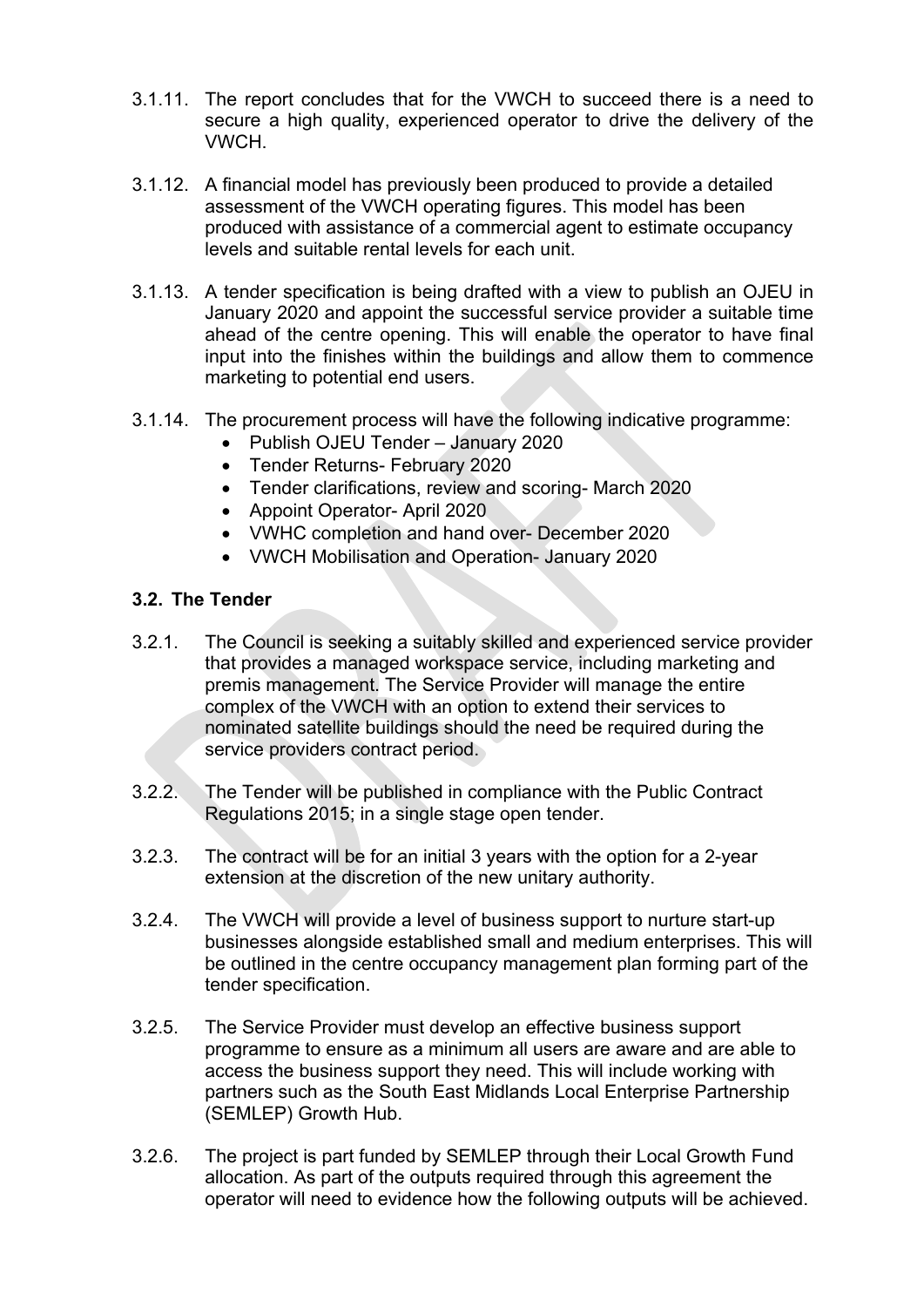| <b>Primary Outputs</b>                | 2014 Target |
|---------------------------------------|-------------|
| <b>Business Units</b>                 | 59          |
| <b>Business Support</b>               | 116         |
| <b>Businesses Created</b>             | 25          |
| Construction Jobs (16 week contracts) | 286         |
| Direct Jobs Created                   | 174         |
| Indirect Jobs Created                 | 261         |

3.2.7. Each written tender will be evaluated by a panel and each evaluation criteria awarded points based on tender cost and a range of quality criteria.

#### **3.3. Issues**

3.3.1. A financial model has been produced for the VWCH. This model takes into account the current local rental market, the likely increases to the rental levels over time and the demand for similar facilities, used as a benchmark. However, these figures are only forecasts and the occupancy levels will ultimately be dictated by market forces.

#### **3.4.Choices (Options)**

- 3.4.1. Cabinet could choose to continue with the procurement of an external service provider as outlined in section 3.2.
- 3.4.2. Cabinet could choose not to proceed with the appointment of an external service provider and prefer that The Council could take on this role in house, however this would require a significant amount of work to be undertaken including recruiting new staff and introducing new policies in an area that it does not have experience of undertaking. This approach is not recommended.

#### **4. Implications (including financial implications)**

#### **4.1.Policy**

4.1.1. A re-developed VWCH will positively contribute to the delivery of the SEMLEP Strategic Economic Plan (2017), and the South East Midlands Local Industrial Strategy (July 2019), the achievement of economic growth outlined in the Cambridge – Milton Keynes – Oxford Corridor and, of course, to the Council's own Cultural Quarter outlined in the recently developed town centre master plan It would, in particular, promote the continued development of the Cultural Quarter and also contribute to the achievement of Enterprise Zone economic development targets.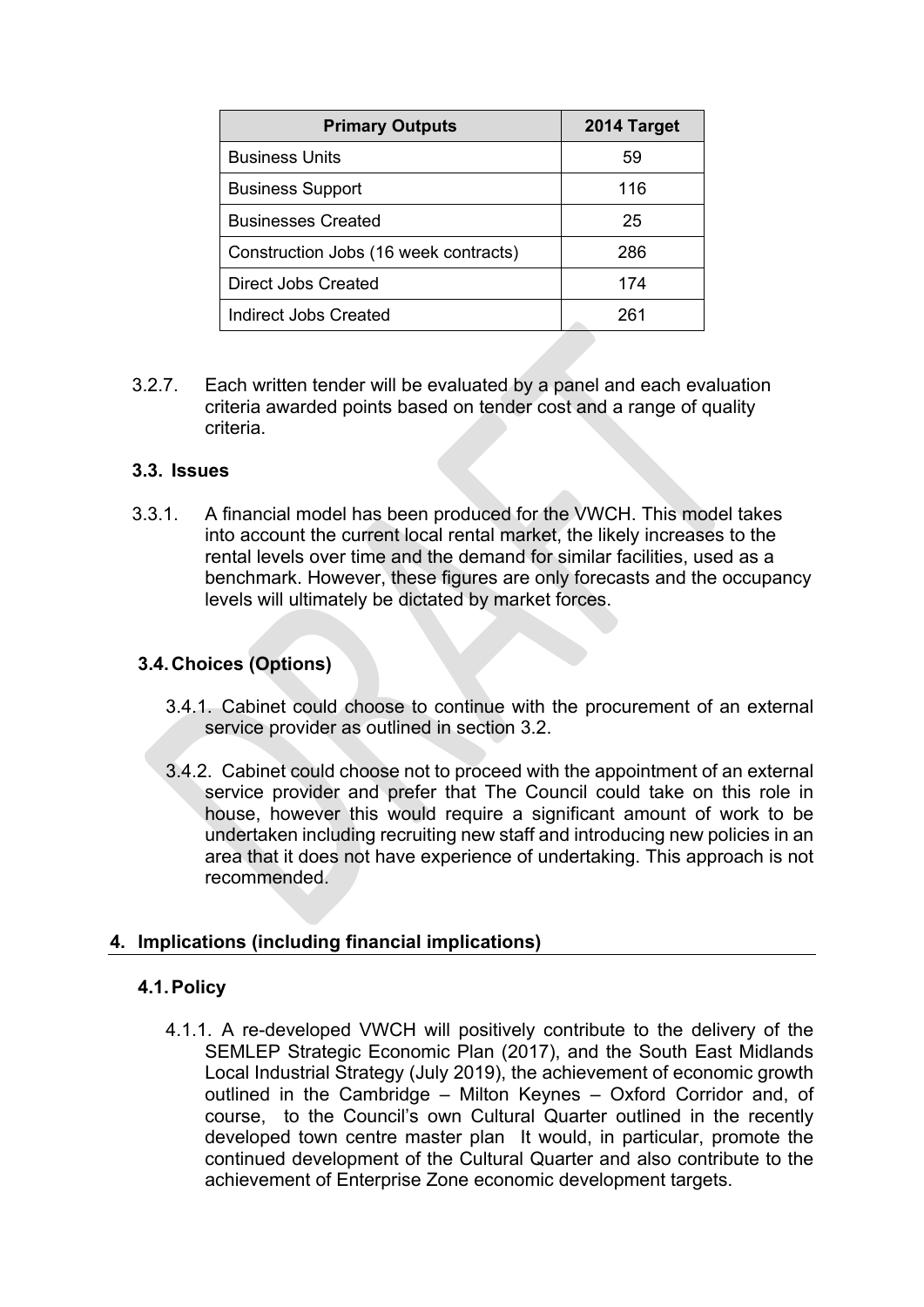#### **4.2.Resources and Risk**

- 4.2.1. There are a number of financial risks associated with the project relating to both capital and revenue expenditure. They are identified in the following paragraphs.
- 4.2.2. There is a risk that the building may not be occupied as quickly as anticipated or that the anticipated rentals are not achieved. This risk has been mitigated in so far as it is possible to do so, by taking professional advice about what the local market is reasonably likely to bear and incorporating these assumptions into the underlying financial modelling for the scheme.
- 4.2.3. In order to deliver the financial performance that is expected and necessary for the project to breakeven, the procurement of a suitably experienced service provider with an established track-record of operating these types of facilities will be a key to the success of the VWCH.
- 4.2.4. The approved capital budget available for the project includes £6.3m Local Growth Funding and a further £3.062m European Regional Development Funding. These would add to the reputational risk associated with the project.
- 4.2.5. Ordinarily costs will be covered through a management fee and/or rent charges.

# **4.3.Legal**

- 4.3.1. The Service Provider contract will be tendered through a full Public Contracts Regulations 2015 compliant process managed by The Council.
- 4.3.2. The process of awarding the contract will need to comply with The Council's external funding criteria with both SEMLEP and ERDF.

# **4.4.Equality and Health**

- 4.4.1. The new-build elements of the scheme (Angel Street and St Johns) are fully accessible with lift access to all floors and Part-M compliant staircases.
- 4.4.2. The refurbishment of listed construction areas have taken all opportunities to greatly improved the access across the site, including the provision of shallow ramps and a lift provision to the Fetter Street side to gain access to the upper floor.
- 4.4.3. An equality policy for the completed facility will be developed in partnership with the recommended operator and will be implemented by the management company.

# **4.5.Consultees (Internal and External)**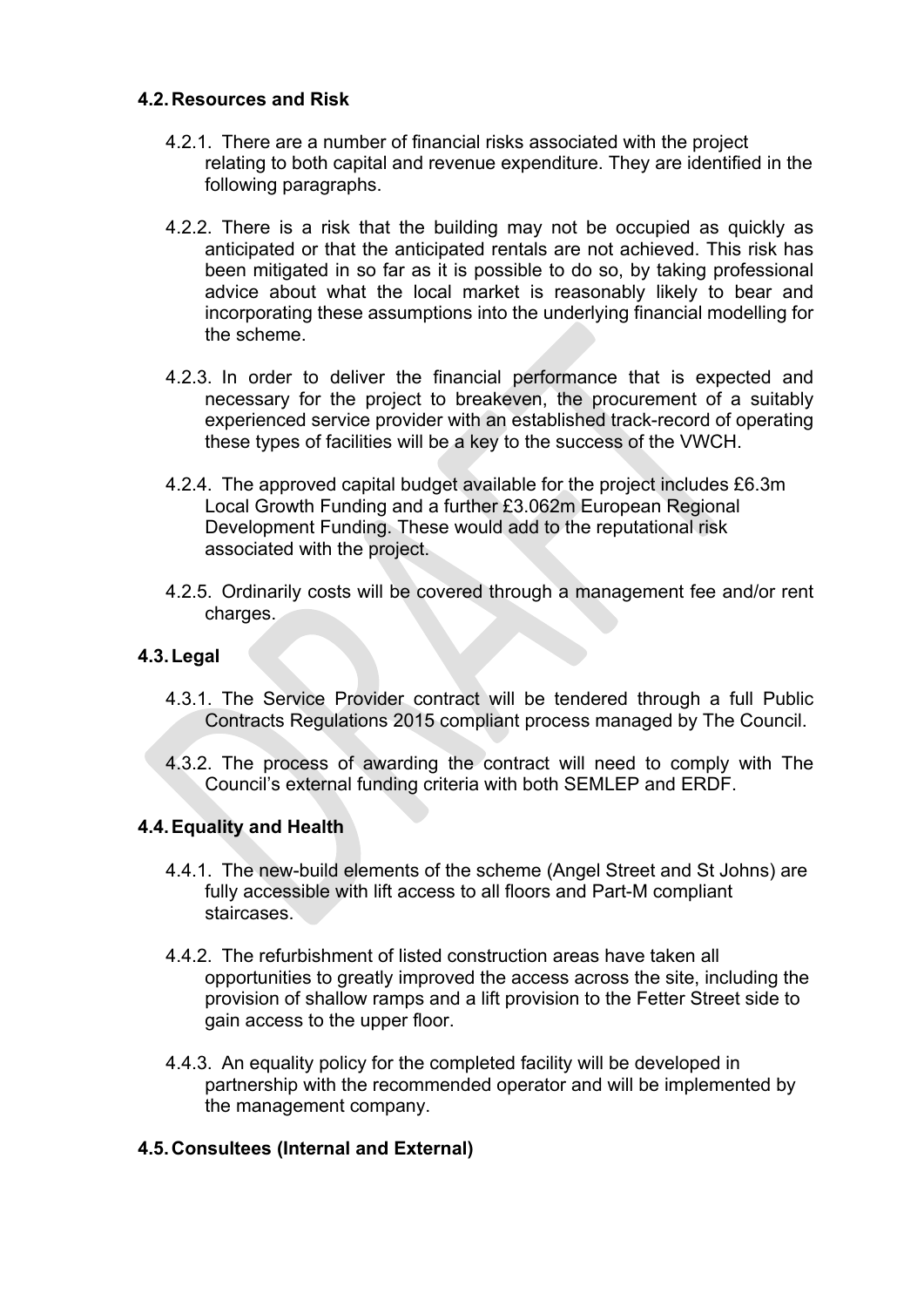- 4.5.1. Consultation has been undertaken in respect of both of the planning and listed building consent applications.
- 4.5.2. Market Demand assessment required external consultation carried out by Underwood's Ltd (Commercial Agent).
- 4.5.3. Deyton Bell carried out consultation work to complete the VWCH *Operating Model Options Appraisal.*
- 4.5.4. SEMLEP have been consulted in relation to our latest position, our outputs and programme milestones as outlined in this report.
- 4.5.5. Consultation with officers from East Northamptonshire Council and Harborough Borough Council to provide assistance and lessons learnt during their process to procure an operator for their Enterprise and Innovation Centres.

#### **4.6.How the Proposals deliver Priority Outcomes**

- 4.6.1. The primary outputs required for the European Regional Development fund is that the Vulcan works will be renovating and building 5,375m2.
- 4.6.2. The further development of the designated Cultural Quarter remains a key priority as part of the recently agreed Town Centre masterplan and the redevelopment of the Vulcan Works would help to take this forward.
- 4.6.3. The VWCH also sits within the boundary of the Northampton Waterside Enterprise Zone and the redevelopment will provide new business space, particularly for SME's focused on the creative & digital sector. Northampton has a competitive advantage within this sector and this would assist businesses to develop and grow and, in the process, create new employment opportunities for people in the local area.
- 4.6.4. The operator will be provided with Key Performance indicators in order to ensure the occupancy levels are aligned to the financial model
- 4.6.5. The Tender documentation will also stipulate asset and facility management key performance indicators to ensure the building is kept to the highest standard and does not fall into a state of disrepair.

#### **4.7.Environmental Implications (including climate change issues)**

4.7.1. This has no impact and does not relate to the Climate Emergency motions passed at full Council in June 2019.

#### **4.8.Other Implications**

4.8.1. None identified.

#### **5. Background Papers**

Publically Available